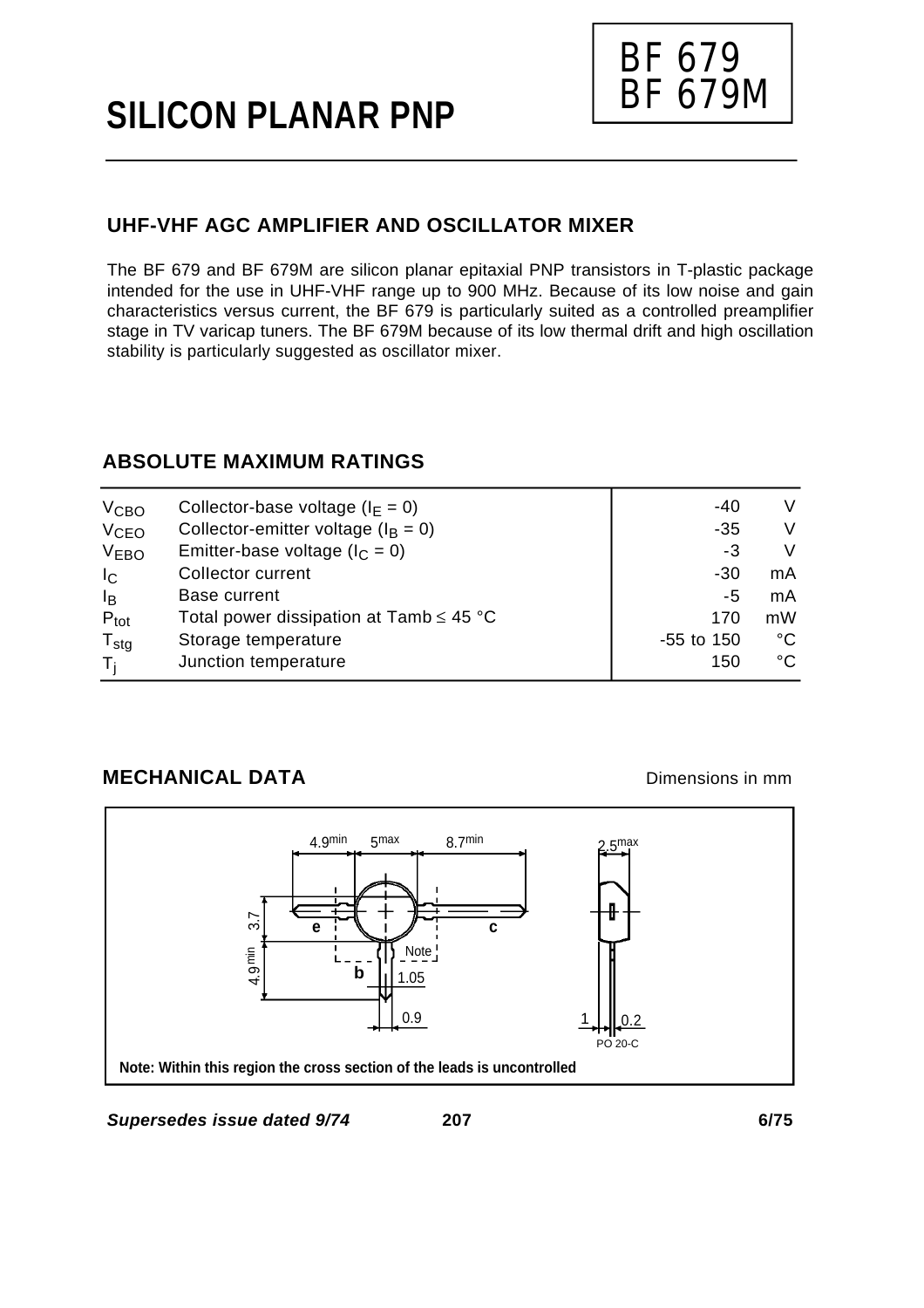

# **THERMAL DATA**

| $Rth$ <sub>i-amb</sub> Thermal resistance junction-ambient | $\ln \text{max}$ 600 °C/W |  |
|------------------------------------------------------------|---------------------------|--|
|                                                            |                           |  |

# **ELECTRICAL CHARACTERISTICS (Tamb 25°C unless otherwise specified)**

|               |                   | <b>Parameter</b>                                            |                                                      | <b>Test conditions</b> |       | Min. Typ. Max. Unit |        |            |
|---------------|-------------------|-------------------------------------------------------------|------------------------------------------------------|------------------------|-------|---------------------|--------|------------|
|               | $I_{CBO}$         | Collector cutoff<br>current $(I_F = 0)$                     | $VCB= -20V$                                          |                        |       |                     | $-100$ | nA         |
|               | $V_{(BR)CBO}$     | Collector-base<br>breakdown voltage<br>$(I_E = 0)$          | $I_C = -100 \mu A$                                   |                        | $-40$ |                     |        | V          |
|               | $V_{(BR)CEO}$     | Collector-emitter<br>breakdown voltage<br>$(I_{\rm B} = 0)$ | $I_C = -5$ mA                                        |                        | $-35$ |                     |        | V          |
|               | $V_{(BR)EBO}$     | Emitter-base<br>breakdown voltage<br>$(I_C = 0)$            | $I_F = -10 \mu A$                                    |                        | $-3$  |                     |        | $\vee$     |
| →             | $h_{FE}$          | DC current gain                                             | $I_C = -3$ mA $V_{CE} = -10V$                        |                        | 25    | 60                  |        |            |
| →             | $f_{\mathsf{T}}$  | <b>Transition frequency</b>                                 | $I_C = -3$ mA $V_{CE} = -10V$<br>$f = 100$ MHz       |                        |       | 700 1000            |        | <b>MHz</b> |
|               | C <sub>CBO</sub>  | Collector-base<br>capacitance                               | $I_F = 0$ $V_{CB} = -10V$<br>$f = 100$ MHz           |                        |       | 0.6                 |        | рF         |
|               | $C_{rb}$          | Reverse capacitance                                         | $I_C = 0$<br>$f = 100 MHz$                           | $V_{CB} = -10V$        |       | 0.07                |        | pF         |
|               | $NF^*$            | Noise figure                                                | $I_C = -3$ mA<br>$R_q = 50\Omega$<br>$f = 800$ MHz   | $V_{CC} = -10.8V$      |       | 3.5                 | 5      | dB         |
|               | $G_{\text{pb}}^*$ | Power gain                                                  | $I_{C} = -3$ mA<br>$R_1 = 2k\Omega$<br>$f = 800$ MHz | $V_{CC} = -10.8V$      | 12    | 15                  |        | dB         |
| $\rightarrow$ | $I_{C(AGC)}^*$    | Collector current<br>for $\Delta G_{\rm pb}$ = 30 dB        | for BF 679 only<br>$f = 800$ MHz $V_{CC} = -10.8V$   |                        | 6.4   |                     | 7.8    | mA         |

**\*See TEST CIRCUIT**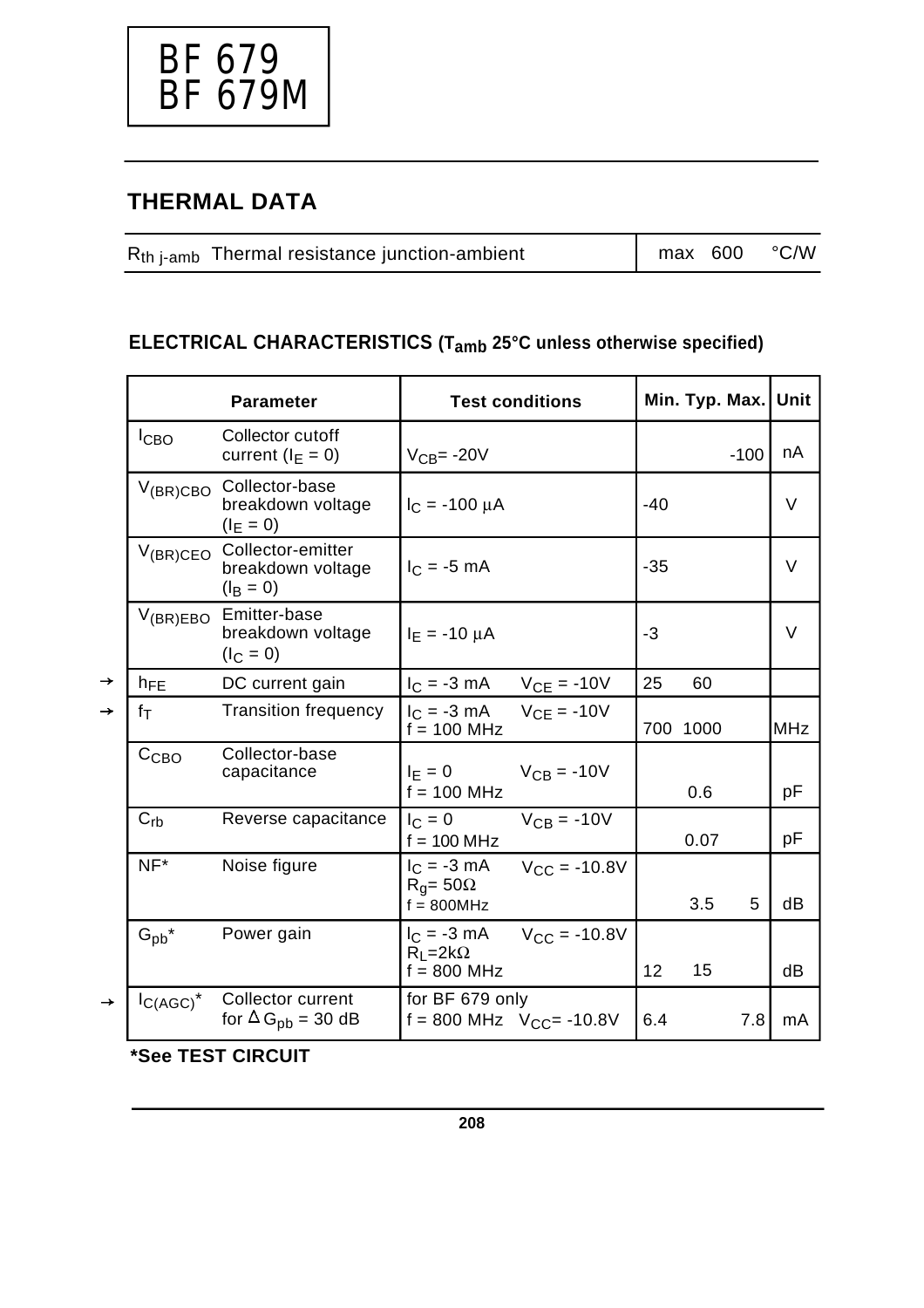



### **TypicaI transition frequency**



### **Typical transfer admittance (for BF 679 only)**



#### **Typical output admittance (for BF 679 only)**